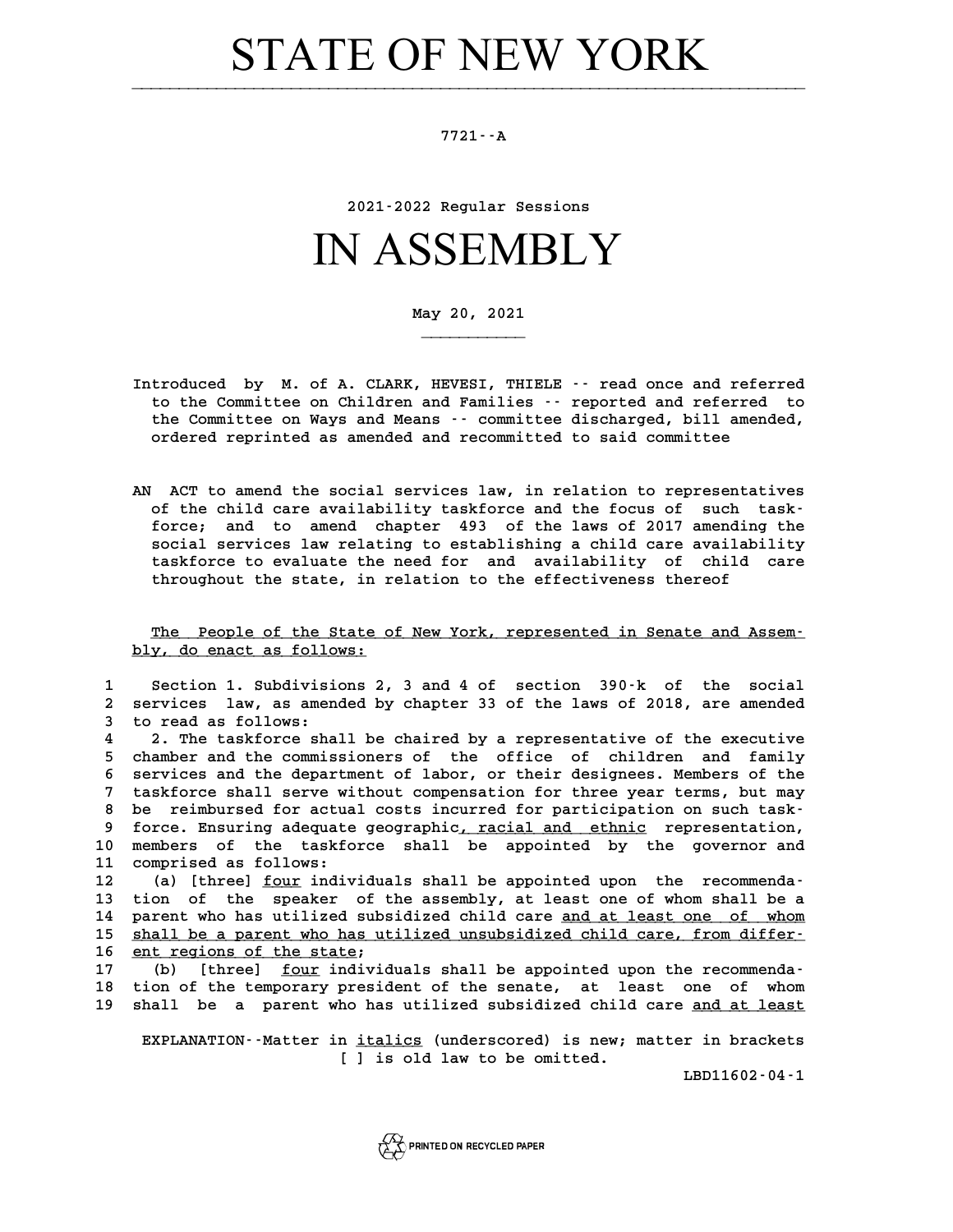**A. 7721--A 2**

|              | $A. 7721 - A$<br>2                                                                                                               |
|--------------|----------------------------------------------------------------------------------------------------------------------------------|
|              |                                                                                                                                  |
| $\mathbf{1}$ | one of whom shall be a parent who has utilized unsubsidized child care,                                                          |
| 2<br>3       | from different regions of the state;<br>one individual shall be appointed upon the recommendation of the<br>(c) —                |
| 4            | minority leader of the assembly;                                                                                                 |
| 5            | (d) one individual shall be appointed upon the recommendation of the                                                             |
| 6            | minority leader of the senate;                                                                                                   |
| 7            | (e) two representatives of a child care resource and referral agency;                                                            |
| 8            | [(d) two] (f) a minimum of three and a maximum of four representatives                                                           |
| 9            | of home-based child care providers;                                                                                              |
| 10           | [(e) two] (g) a minimum of three and a maximum of four representatives                                                           |
| 11           | of center-based child care providers;                                                                                            |
| $12 \,$      | $[(f)]$ (h) two representatives from the business community;                                                                     |
| 13           | [(g)] (i) two representatives from unions that represent child care                                                              |
| 14           | providers; and                                                                                                                   |
| 15           | [(h)] (j) at least one representative from each of the following enti-                                                           |
| 16           | ties:                                                                                                                            |
| 17           | (i) the office of temporary and disability assistance;                                                                           |
| 18           | (ii) the council on children and families;                                                                                       |
| 19<br>20     | (iii) the department of taxation and finance;<br>(iv) a regional economic development council;                                   |
| 21           | (v) the state university of New York or the city university of<br>New                                                            |
| 22           | York;                                                                                                                            |
| 23           | (vi) the state education department;                                                                                             |
| 24           | (vii) the early childhood advisory council;                                                                                      |
| 25           | social service district or county government or an entity<br>(viii)<br>a.                                                        |
| 26           | that advocates on behalf of social services or county governments; and                                                           |
| 27           | (ix) a non-profit child care advocacy organization.                                                                              |
| 28           | 3. The taskforce shall examine the following with a focus on how each                                                            |
| 29           | component has been affected by the implementation of policies supported                                                          |
| 30           | by federally funded programs through various stimulus packages:                                                                  |
| 31<br>32     | (a) affordable child care with a focus on the cost of care for fami-<br>lies and factors that contribute to such costs;          |
| 33           | (b) access to and availability of subsidized child care, including the                                                           |
| 34           | identification of barriers families eligible under state law face                                                                |
| 35           | obtaining or utilizing such subsidies;                                                                                           |
| 36           | (c) availability of child care for non-traditional work hours;                                                                   |
| 37           | (d) whether parents are voluntarily leaving the workforce due to<br>lack                                                         |
| 38           | affordable or accessible child care, and the demographic information<br>OÌ.                                                      |
| 39           | of such parents, if known;                                                                                                       |
| 40           | (e) whether employers have identified lack of child care as a reason                                                             |
| 41           | for a shortage of a qualified workforce;                                                                                         |
| 42           | (f) the impact of child care, or lack thereof, on economic development                                                           |
| 43           | throughout the state;                                                                                                            |
| 44<br>45     | (g) varying levels of quality of care throughout the state;                                                                      |
| 46           | availability of quality child care by economic development region<br>(h)<br>including identification of underserved communities; |
| 47           | (i) whether regulatory or statutory changes could promote access to                                                              |
| 48           | and improve health and safety standards in child care<br>child care                                                              |
| 49           | programs;                                                                                                                        |
| 50           | (j) business incentives to increase child care access and the<br>impact                                                          |
| 51           | on tax credits and deductions relating to child care;                                                                            |
| 52           | ways to address concerns identified in the course of the examina-<br>(k)                                                         |
| 53           | tion required by this subdivision; [and]                                                                                         |
| 54           | (1) the implementation of policies supported by federally funded                                                                 |
| 55           | programs through various stimulus packages; and                                                                                  |
| 56           | (m) anything else the taskforce deems necessary.                                                                                 |